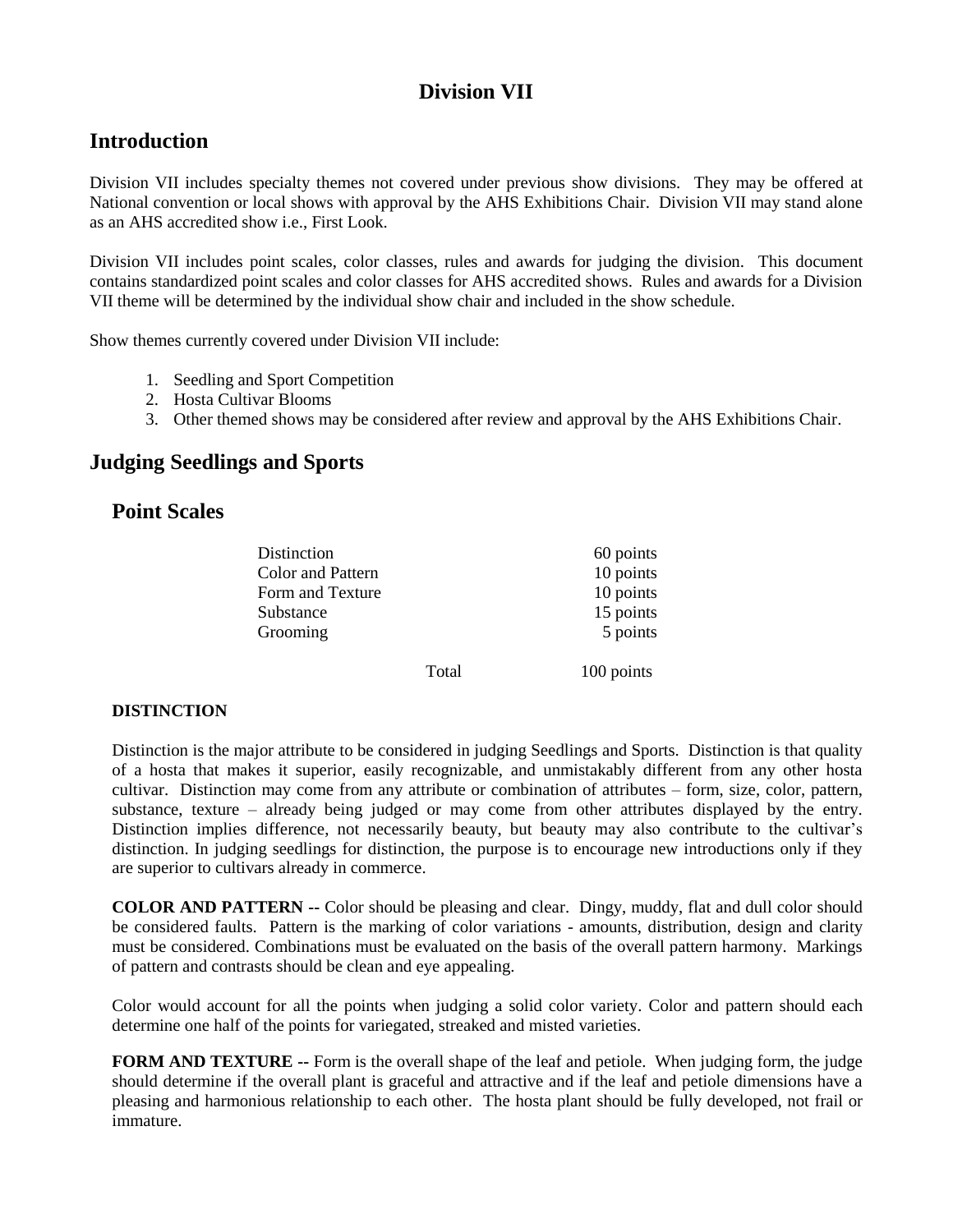Texture is the surface quality of a leaf such as ribbed, puckered, waffled, smooth and ruffled. Texture also includes the appearance of the surface – whether dull, flat or glossy, and the "bloom" present in the glaucous varieties. Texture should be pleasing and in harmony with the total overall appearance of the entry.

**SUBSTANCE --** Substance should be pleasing and sufficient to support good plant form, overall freshness, and resistance to environmental damage. Typical terms used to describe the leaf substance are strong, firm, and crisp. Substance makes leaves last longer, hold their shape, and withstand adverse conditions. A judge should refrain from touching leaves to determine substance. Heat and oil of the hands hasten deterioration.

**GROOMING --** Grooming faults include the presence of dirt, insects, or other foreign matter on leaves or petioles; presence of spray residue; and damage due to cleaning and transporting. In deducting points for faults under this section, the severity of any faults should be determined by the effect on the exhibit's overall presentation.

Since each plant in this division is a unique entry, the judges are to evaluate each plant on the above point system. Please note the number of points awarded for distinction. Blue, Red, Yellow and White ribbons will be awarded to plants that merit award. Best of class will be awarded to eligible Blue Ribbon winners. The judges will then select Best Seedling and Best Sport.

|                | <b>SEEDLING</b>                  |                | <b>SPORT</b>              |
|----------------|----------------------------------|----------------|---------------------------|
| Class          | Description                      | <b>Class</b>   | Description               |
|                | Green (all shades)               |                | White Margin/Green Center |
| $\overline{2}$ | Blue (all shades)                | $\overline{2}$ | Green Margin/White Center |
| 3              | Yellow (all shades)              | 3              | Gold Margin/Green Center  |
| 4              | Margined/Variegated (all shades) | 4              | Green Margin/Gold Center  |
| 5              | Medio-Variegated (all shades)    | 5              | Gold & White Stable Types |
| 6              | Splashed, streaked or other      | 6              | Streaked & Other          |

# **CLASSES**

### **AWARDING OF RIBBONS:**

Competition ribbons are awarded based on the following point values:

| Ribbon              | Color  | <u>Minimum <math>#</math> points to qualify</u> |
|---------------------|--------|-------------------------------------------------|
| <b>First Place</b>  | Blue   | 90                                              |
| Second Place        | Red    | 85                                              |
| Third Place         | Yellow | 80                                              |
| <b>Fourth Place</b> | White  | 75                                              |
| Best of Class*      | Purple | 95                                              |

\* Only one may be awarded and must have attained 95 points and received a First Place ribbon to qualify.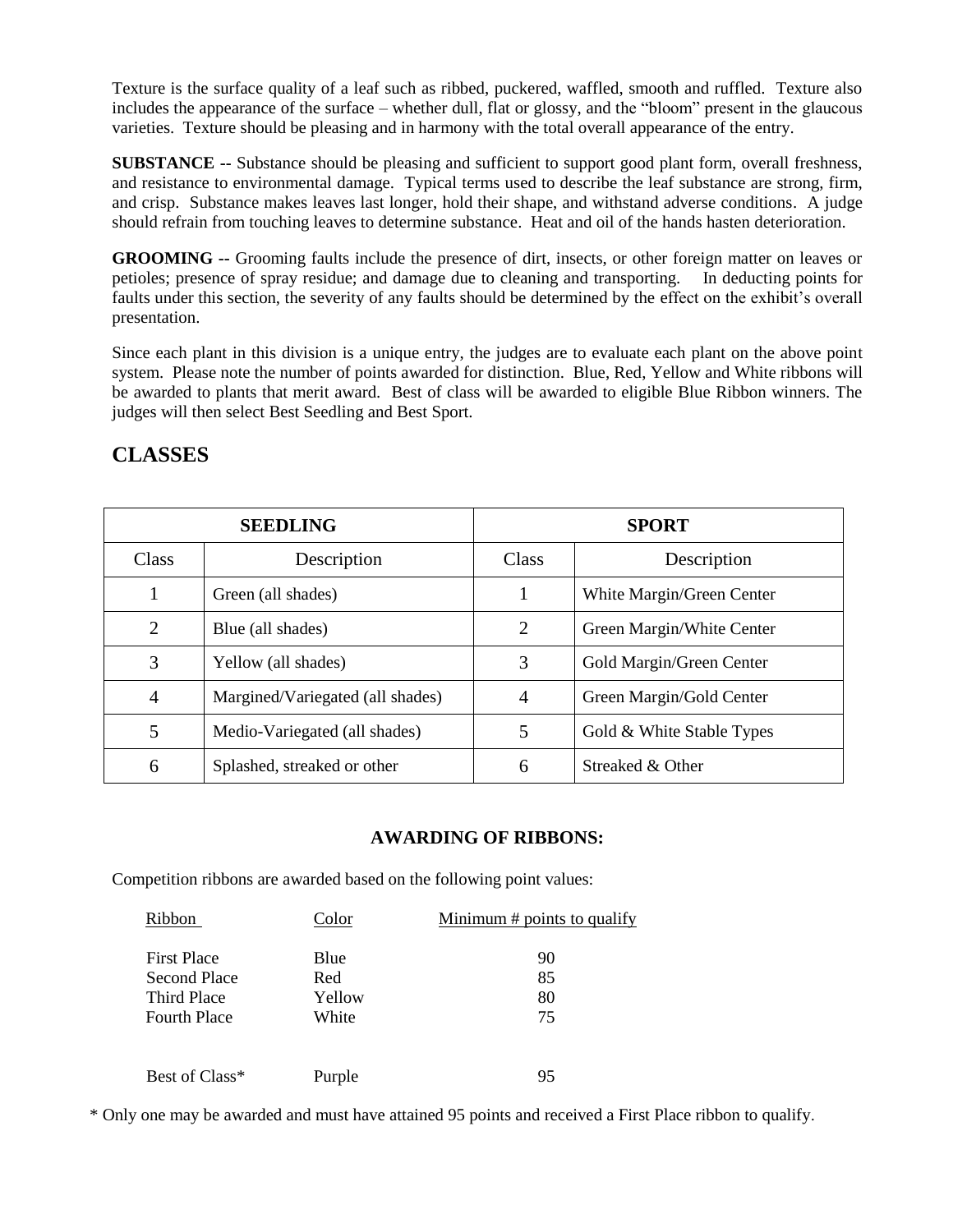## **Judging Hosta Inflorescence**

Hosta inflorescence is the complete arrangement of flowers and flowering parts on a stem. Judging should be of the entire display exhibited above the vase opening for its entire aesthetic attractiveness. This includes:

- Flowers (unopened, opened and spent)
- bracts
- flower buds
- seedpods
- inflorescence leaves
- the stem itself.

## **Point Scales**

A) Cultural Perfection -- (80)

| 1) Flower $(60)$       |    |
|------------------------|----|
| Color                  | 20 |
| Form                   | 20 |
| <b>Floriferousness</b> | 15 |
| Substance & texture    | 5  |
| 2) Scape $- (20)$      |    |
| Typicality             | 10 |
| Color                  | 5  |
| Position in container  |    |
|                        |    |

B) Condition and Grooming (20)

### **TOTAL: 100 points**

### **CULTURAL PERFECTION**

### **FLOWER**

**Color -** The flower's color should be clear with no discoloration, bright and pure. Occasional splotches and patches of untypical color will sometimes occur in the petals due to weather vagaries or virus. In such cases, the entry will score no points for color. Judges must be especially cognizant of the color of the bloom typical of the cultivar.

**Form -** The exhibit of flowers and buds must be true to the cultivar, well spaced, and not crowded. The placement of buds on the stem should allow the flowers to open to their best advantage.

**Floriferousness –** Refers to the number of flowers typical of a given cultivar. A desirable scape will have enough buds to ensure blooms during the three or so weeks of its blooming period. Sparsely flowered scapes would score lower than those with a larger number of flowers.

**Substance -** Substance should be pleasing and sufficient to support good flower form, overall freshness, and resistance to environmental damage. Typical terms used to describe the flower substance are strong, firm, and crisp.